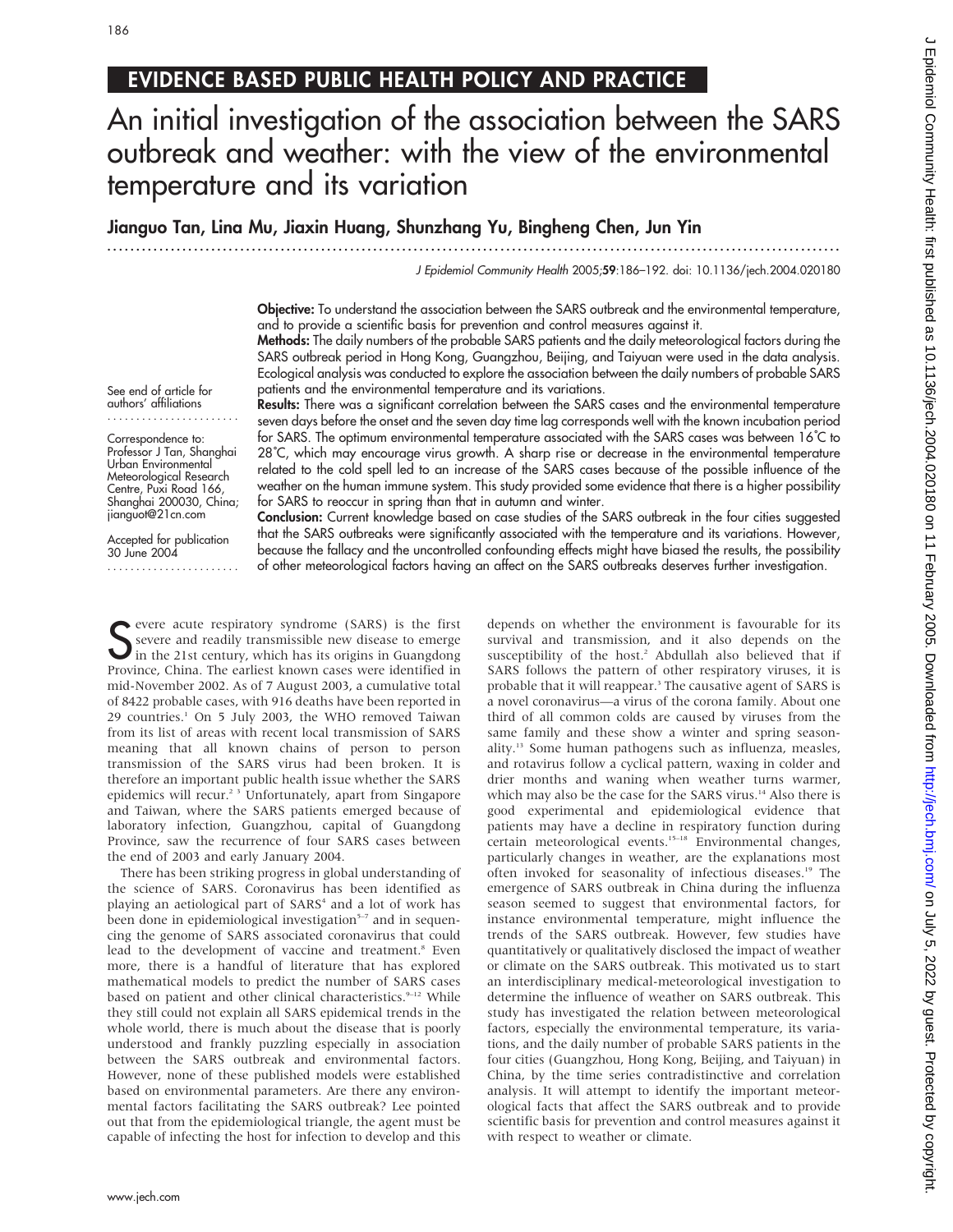

Figure 1 The correlation coefficients between the daily number of SARS patients and the maximum temperature on the date of onset, the mean maximum temperature of several days before in Hong Kong and Guangzhou (above), Taiyuan and Beijing (below).

#### METHODS

The study included Hong Kong, Guangzhou (capital of Guangdong Province), Taiyuan (capital of Shanxi Province), and Beijing in China, four typical cities that experienced the SARS outbreak. In consideration of the fact that the daily numbers of SARS cases during the late period of the SARS epidemic was very small and intermittent, we arbitrarily selected the research time period, which spanned the main period of SARS epidemic: from 2 January to 15 April for Guangzhou, from 15 February to 31 May for Hong Kong, from 5 March to 31 May for Beijing, and from 7 March to 12 May for Taiyuan. We also defined an 11 day period (five days before and after the date with the maximum number of SARS patients) as the peak period of the SARS epidemic. The

daily number of probable SARS patients for cities was obtained from Department of Health, Hong Kong (http://sc. info.gov.hk/gb/www.info.gov.hk/dh/diseases/ap/chi/bulletin. htm) and Centres for Disease Control and Prevention in Guangzhou, Taiyuan, and Beijing. The probable cases conform to the Case Definitions for Surveillance of Severe Acute Respiratory Syndrome suggested by World Health Organisation as follows: (1) A suspect case with radiological evidence of infiltrates consistent with pneumonia or respiratory distress syndrome (RDS) on chest radiograph. (2) A suspect case of SARS that is positive for SARS coronavirus by one or more assays. The daily meteorological data at the same period were obtained from National Meteorological Centre of China, and Hong Kong Observatory (http://gb.weather.gov.hk/).



Figure 2 The correlation coefficients between the daily number of SARS patients and the cumulative deviation of maximum temperature index before the date of onset (Hong Kong as an example).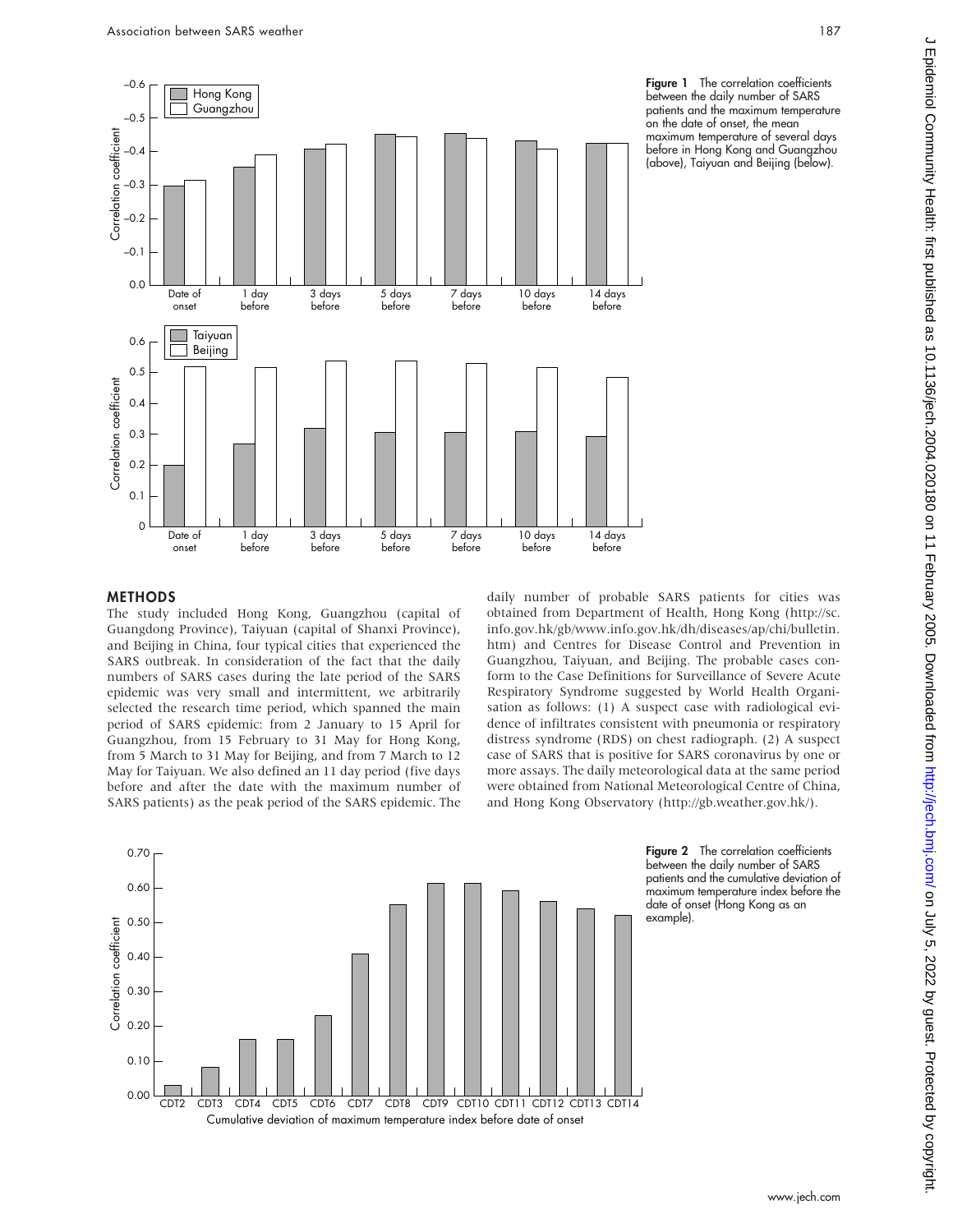As a first approach, relevant weather variables were taken into account, including maximum temperature  $(T_{max})$ , mean temperature (T<sub>mean</sub>), minimum temperature (T<sub>min</sub>), local barometric pressure (P), and relative humidity (RH) for the period under study. The simple correlation between the daily number of probable SARS patients and average values for meteorological variables in each of the cities was computed for the same time and with regard to the influence of incubation periods with time lags (at  $\log = 0$ ,  $\log = 1$ ,  $\log = 3$ ,  $lag = 5$ ,  $lag = 7$ ,  $lag = 10$ ,  $lag = 14$ ) (fig 1). Because there is autocorrelation between maximum temperature, mean temperature, and minimum temperature, and the correlation coefficients between the number of SARS cases and the maximum temperature is bigger than that with other variables, we selected daily maximum temperature to investigate the relation between meteorological condition and the SARS outbreak. Furthermore, temperature variations may be linked with the SARS outbreak. When humans cannot acclimatise themselves to weather changes, particularly temperature variation, it most often leads to a decrease in their resistance to diseases and an increase in the risk of infectious diseases.

In this study, a series of cumulative deviation indices of maximum temperatures several days before the date of the SARS onset(CDTn) was derived from the meteorological data series and was calculated as:  $CDTn = \Sigma |T_{max,i} - T_{max,mean}|$ where  $CDTn(\mathcal{C})$  = cumulative deviation of maximum temperature n days before the date of SARS onset,  $T_{\text{max,i}}$  $(\mathcal{C})$  = the daily maximum temperature at i<sup>th</sup> day before the onset (i = 1,n),  $T_{\text{max,mean}}(\mathcal{C}) =$  the mean daily maximum temperature n days before the onset. Here, CDTn explicated the magnitude of temperature changes several days (n days) before the data of the SARS onset. The value of CDTn is bigger in violent changes of weather than in smooth ones.

To investigate the relation between CDTn and the SARS cases, the simple correlation was computed as for Hong Kong, for example (fig 2). From figure 2, we can see that the correlation coefficient of the cumulative deviation of maximum temperature 10 days before the date of the SARS onset (CDT10) is the biggest one. Also, the average number of SARS cases compared with CDT10, and the time series distribution of CDT10 and the daily number of SARS cases in the four cities was presented in this paper.

In addition, the long term daily maximum temperature between 1950 and 2000 in Guangzhou, Beijing, and Taiyuan was calculated to evaluate the climatic possibility of the recurrence of SARS.

#### RESULTS

The epidemic curve of the SARS outbreak by the date of onset in the four cities (fig 3) showed different time periods of the SARS outbreak in Guangzhou, Hong Kong, Taiyuan, and Beijing. The first SARS case was identified on 2 January in Guangzhou, 15 February in Hong Kong, 5 March in Beijing, and 7 March in Taiyuan, and reached the peak on 8 February, 24 March, 25 April, and 18 April, respectively. After that, the epidemic tended to decline. Table 1 presents the descriptive statistics of meteorological variables during research period. From table 1, we can see that the temperature during the period of the SARS outbreak in Guangzhou, Hong Kong, Beijing, and Taiyuan is 21.7°C, 25.0°C, 19.7°C, and 16.5°C, while that in the peak period are very close with  $19.5^{\circ}$ C, 21.2℃, 23.7℃, and 17.1℃ respectively. Because of their location in different climate zones the relative humidity is more variable with 75%, 83%, 54%, and 57%, respectively.

The simple correlation between the daily number of probable SARS patients and the average values for meteorological factors in each city was computed for the same time and with regard to the influence of incubation periods with

time lags (at  $\log = 0$ ,  $\log = 1$ ,  $\log = 3$ ,  $\log = 5$ ,  $\log = 7$ ,  $lag = 10$ ,  $lag = 14$ ). Table 2 lists the simple correlation coefficient at  $lag = 7$  for example and we found that temperature has a bigger correlation coefficient than other meteorological factors. Significant inverse correlations between relative humidity and the number of SARS patients were shown in the results from Guangzhou, Beijing, and



Figure 3 The epidemic curve of the SARS outbreak by the date of onset (histogram) and the time series distribution of the cumulative deviation of the maximum temperature index (line) 10 days before the date of onset (CDT10) in Guangzhou, Hong Kong, Beijing, and Taiyuan, China.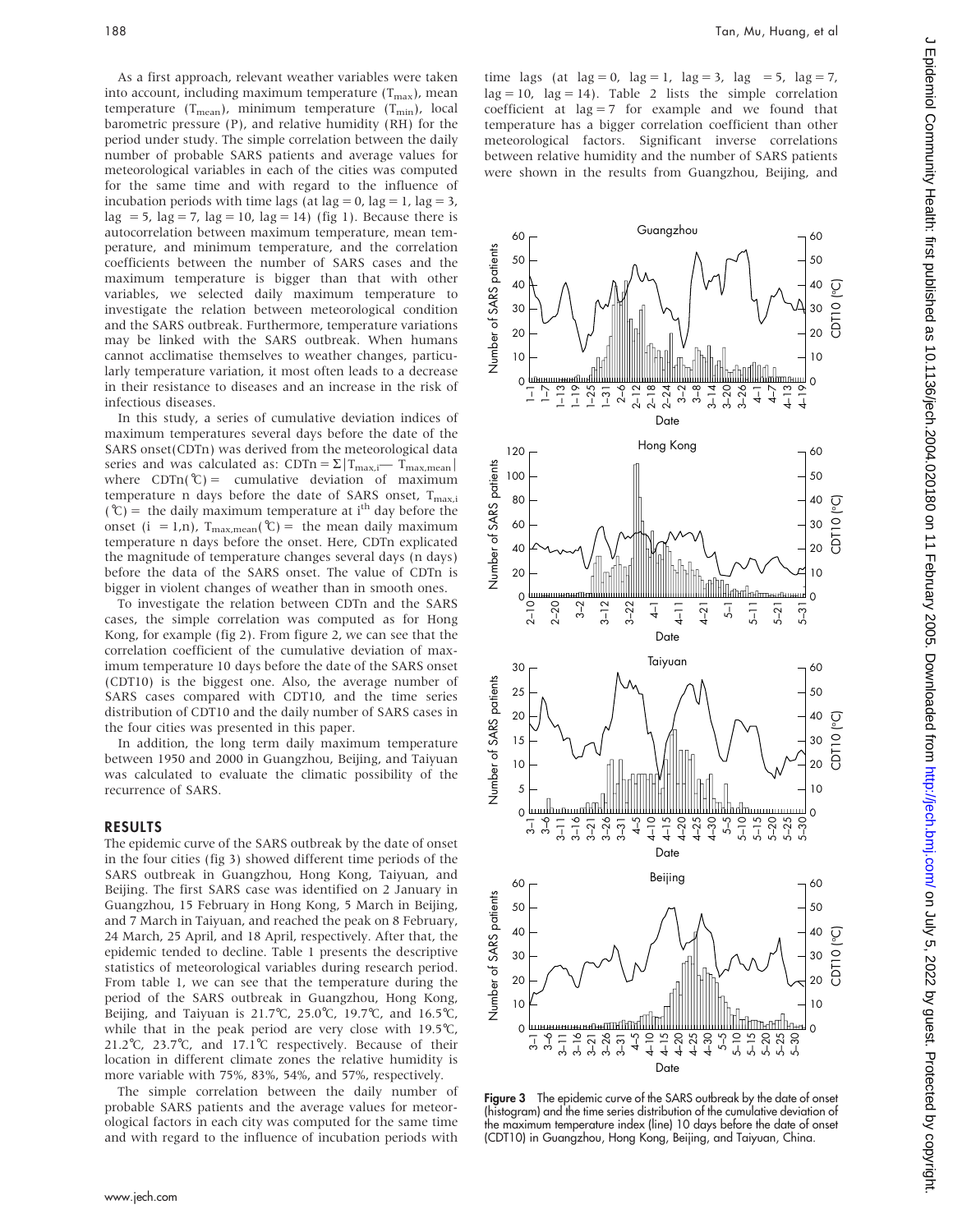| City      | Variable                       | Mean/Total  | <b>Maximum</b> | <b>Minimum</b> | <b>SD</b> | <b>SARS</b> cases | Data for the period |
|-----------|--------------------------------|-------------|----------------|----------------|-----------|-------------------|---------------------|
| Guangzhou | $T_{\text{max}}(C)$            | 21.7(19.5)  | 29.6 (26.3)    | 11.3(13.0)     | 4.4(4.7)  | 913 (326)         | 2 Jan to 15 Apr     |
|           | $T_{\text{mean}}(\mathcal{C})$ | 17.5(14.9)  | 25.8 (20.6)    | 7.0(11.5)      | 4.4(3.3)  |                   | $(3-13$ Feb)        |
|           | $T_{min}(\mathcal{C})$         | 14.3(11.8)  | 23.8 (17.5)    | 4.0(7.8)       | 4.9(3.1)  |                   |                     |
|           | RH (%)                         | 75 (72)     | 96 (87)        | 43 (43)        | 12(14)    |                   |                     |
|           | P(hPa)                         | 1013 (1016) | 1023 (1022)    | 1001 (1010)    | 5(4)      |                   |                     |
| Hong Kong | $T_{\text{max}}(C)$            | 25.0 (21.2) | 32.1(26.6)     | 15.8 (16.4)    | 4.2(2.8)  | 1729 (594)        | 15 Feb to 31 May    |
|           | $T_{mean}(C)$                  | 22.9 (19.3) | 29.2 (23.3)    | 13.9 (15.5)    | 3.9(2.2)  |                   | $(20 - 30$ Mar)     |
|           | $T_{min}(C)$                   | 21.2 (17.8) | 27.8(21.2)     | 11.5(14.5)     | 4.0(2.1)  |                   |                     |
|           | $RH(\%)$                       | 83 (83)     | 94 (89)        | 63 (73)        | 6(5)      |                   |                     |
|           | P(hPa)                         | 1013 (1017) | 1023 (1021)    | 1003 (1013)    | 5(3)      |                   |                     |
| Beijing   | $T_{\text{max}}(C)$            | 19.7 (23.7) | 31.6(29.9)     | 1.3(15.1)      | 7.8(5.1)  | 2405 (1111)       | 5 Mar to 31 May     |
|           | $T_{mean}$ $\mathcal{C}$       | 14.7(17.6)  | 24.5(21.5)     | 0.5(12.7)      | 6.8(3.3)  |                   | $(20-30$ Apr)       |
|           | $T_{\text{min}}(C)$            | 9.4(10.8)   | 20.5(16.0)     | $-2.1(5.1)$    | 6.2(2.9)  |                   |                     |
|           | RH (%)                         | 54 (50)     | 86 (73)        | 19 (29)        | 16(16)    |                   |                     |
|           | P(hPa)<br>1012 (1010)          | 1033 (1019) | 999 (1004)     | 8(4.9)         |           |                   |                     |
| Taiyuan   | $T_{\text{max}}(C)$            | 16.5(17.1)  | 29.7(27.4)     | 3.0(9.4)       | 7.2(6.1)  | 325 (110)         | 7 Mar to 12 May     |
|           | $T_{mean}$ $\mathcal{C}$       | 10.3(11.3)  | 21.4(18.7)     | 0.6(6.4)       | 5.8(4.3)  |                   | $(13 - 23$ Apr)     |
|           | $T_{min}(C)$                   | 4.7(5.7)    | 15.2(14.1)     | $-4.2(1.8)$    | 5.2(3.9)  |                   |                     |
|           | RH (%)                         | 57 (58)     | 92 (88)        | 22(33)         | 16(19)    |                   |                     |
|           | P(hPa)                         | 927 (924)   | 940 (930)      | 914 (915)      | 6(5)      |                   |                     |

Taiyuan, while no significant correlation was observed in Hong Kong data.

Some temperature measurements such as maximum temperature, mean temperature, and minimum temperature were strongly correlated with each other. In this case we only focused on the effect of maximum temperature on the prevalence of SARS. Figure 1 showed the correlation coefficients between the daily number of SARS patients and the maximum temperature on the date of onset and several days before the onset in the four cities. The maximum correlation coefficient is at  $lag = 5$  or  $lag = 7$  that corresponds with the mean incubation period of SARS of five to seven days. Surprisingly, the correlation coefficient in Guangzhou and Hong Kong is negative, while that in Taiyuan and Beijing is positive. That is to say, it is not a simple linear relation between the numbers of SARS patients and the temperature; perhaps there is an optimal temperature range that facilitates the SARS outbreak. Figure 4 shows the total numbers of SARS patients compared with the mean maximum temperature before the date of the SARS onset and we found that 94.6% of the total SARS cases in the four cities were clustered within the mean maximum temperature range 16˚C–28˚C and with the peak number at  $19^{\circ}$ C, so we can guess that mean maximum temperature 16˚C–28˚C may be the optimal temperature for SARS prevalence.

Also, it seemed that temperature variations played a positive part in the prevalence of SARS. From figure 2, we can see that there are positive correlation coefficients between the daily number of SARS patients and the cumulative deviation of the maximum temperature index before the date of onset (CDTn) with the maximum value between SARS cases and CDT10. Along with and increasing value of CDT10, the number of SARS cases ascended (fig 5). Figure 3 shows the epidemic curve of the SARS outbreak by the date of onset, and time series distribution of CDT10 in four cities. The value CDT10 depicts the magnitude of variation of maximum temperature, in fact the sharp temperature variation is attributable to the temperature decrease and increase related to the cold spell invasion. We can see that the epidemic curve of the SARS outbreak was well matched with time series distribution of CDT10.

Will the SARS reoccur? We used long term historical meteorological daily maximum temperature from 1950 to 2000 in Guangzhou, Beijing, and Taiyuan to see its climatic possibility (Hong Kong was absent for some of the meteorological data). The mean monthly maximum temperature and the occurrence frequency of days with CDT10 above  $30^{\circ}$ C in each month were calculated (see fig 6). Given that the mean maximum temperature between 16˚C and 28˚C and high occurrence frequency of days with CDT10 above  $30^{\circ}$ C were the suitable meteorological factors facilitating the SARS outbreak. From figure 6, we can see that monthly mean maximum temperature from November to April in Guangzhou conforms with the optimum environment temperature associated with SARS cases, while the occurrence of frequency of days with CDT10 $>30^{\circ}$ C in January, February, and March is larger than that in November, December, and April. That is to say, the cold air invasion is more likely to

Table 2 The lag = 7 simple correlation coefficient between the number of SARS patients and weather variable: maximum temperature ( $T_{\text{max}}$ <sub>7</sub>), mean temperature ( $T_{\text{m}}$ <sub>7</sub>), minimum temperature ( $T_{min_7}$ ), relative humidity (RH<sub>\_7</sub>), and local station barometric pressure  $(P_7)$ 

| Meteorological                                                                  |                                                                           | <b>Correlation coefficient</b>                                        |                                                                         |                                                                       |  |  |  |  |
|---------------------------------------------------------------------------------|---------------------------------------------------------------------------|-----------------------------------------------------------------------|-------------------------------------------------------------------------|-----------------------------------------------------------------------|--|--|--|--|
| variable                                                                        | Hong Kong                                                                 | Guangzhou                                                             | <b>Beijing</b>                                                          | Taiyuan                                                               |  |  |  |  |
| $T_{\text{max}$ 7<br>$T_{m_7}$<br>$T_{min}$ $\overline{z}$<br>$RH$ $7$<br>$P_7$ | $-0.453***$<br>$-0.428***$<br>$-0.425***$<br>$+0.067$ (NS)<br>$+0.364***$ | $-0.438***$<br>$-0.301***$<br>$-0.193*$<br>$-0.271***$<br>$-0.361***$ | $+0.528***$<br>$+0.526***$<br>$+0.475***$<br>$-0.448***$<br>$-0.513***$ | $+0.310**$<br>$+0.278*$<br>$+0.214$ (NS)<br>$-0.321**$<br>$-0.488***$ |  |  |  |  |
|                                                                                 | *p<0.05;**p<0.01;***p<0.001; NS, no significance.                         |                                                                       |                                                                         |                                                                       |  |  |  |  |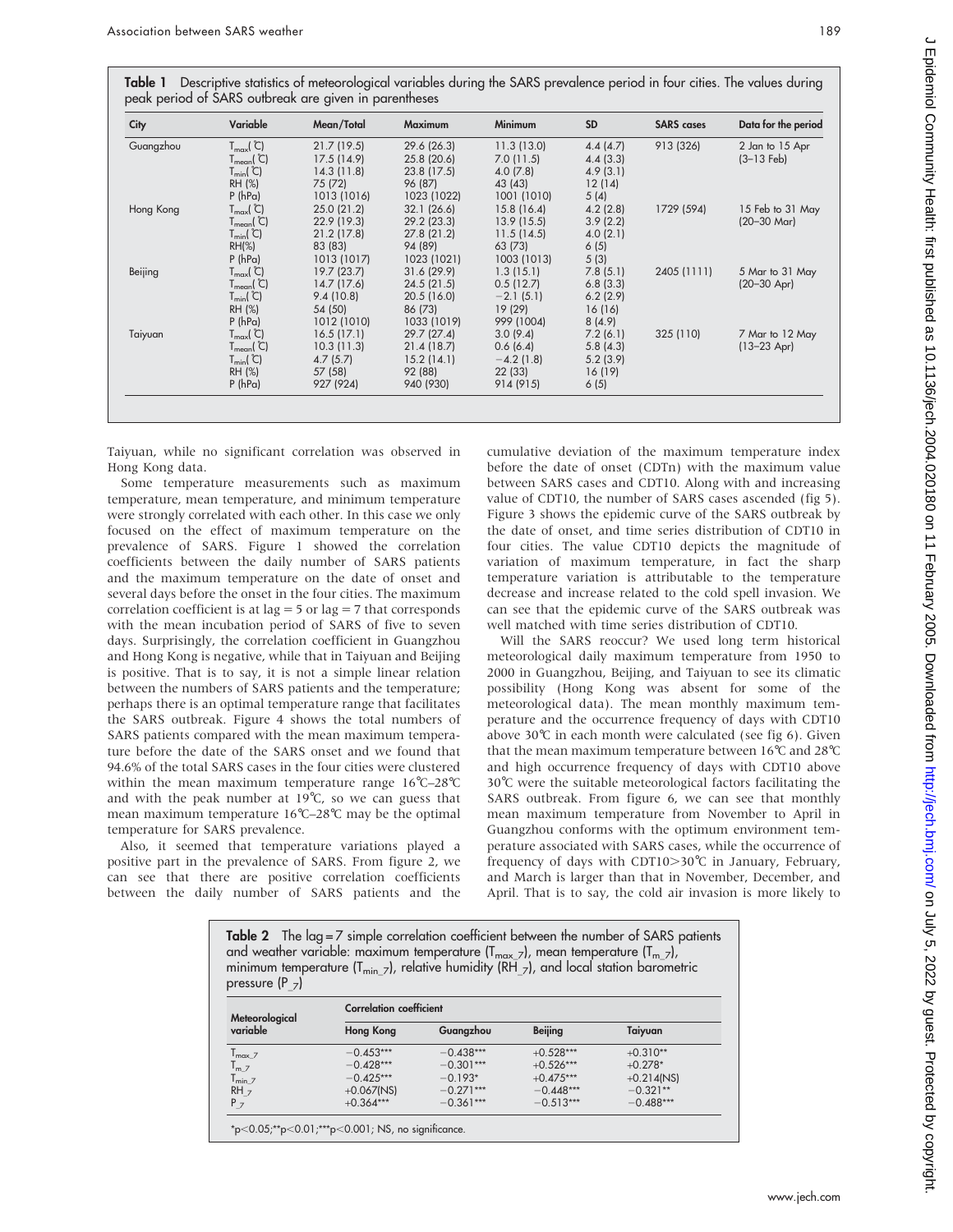Figure 4 The total numbers of SARS patients compared with the mean maximum temperature seven days before the date onset (derived form the SARS cases in Guangzhou, Hong Kong, Beijing, and Taiyuan, China).



happen in January, February, and March than in another three month period. As to Beijing and Taiyuan, we also can see that although April and October is the optimum month for temperature, October has a comparatively low occurrence frequency of days with CDT10 $>$ 30°C or a weather period with a sharp decrease or rise in temperature. It probably can be used to explain why there is a lack of SARS in October in Beijing and Taiyuan. On the point of climate, spring months are more suitable for SARS prevalence than autumn and winter, and January, February, and March in Guangzhou, April and early May in Beijing and Taiyuan had the most possibility in climate for SARS prevalence, and this result is well matched with the SARS outbreak in 2003.

### **DISCUSSION**

It is well known that the epidemic of any infectious disease is not only a biological phenomenon but also a social phenomenon. Its origins and spread occur only when affected by certain social and natural factors through acting on the source of infection, the mode of transmission, and the susceptibility of the population. The weather and climate factors may play a part in the SARS outbreak except for the social factors.

The results of this research show that there was a significant correlation of the SARS cases with meteorological factors, especially the environmental temperature seven days before the onset and the seven days time lag may be mainly attributable to the known incubation period for SARS. Relative humidity is also a very important environmental factor that may affect prevalence of some disease and the transmission of viruses. Our research shows that there was significant inverse correlation between relative humidity and the number of SARS patients in Guangzhou, Beijing, and Taiyuan, while no significant correlation was observed in Hong Kong. The different result might be caused by highest humidity and little variation during the epidemic period in Hong Kong compared with other areas. It seemed that the comparatively dry period or season might be the favourable condition for SARS prevalence.

The results of research also show that the optimum environmental temperature associated with SARS cases was from 16˚C to 28˚C. Perhaps external maximum temperature ranging between  $16^{\circ}$ C and  $28^{\circ}$ C is the suitable temperature range for SARS virus because the environment meteorological conditions such as temperature may affect the pathogenicity, virulence duplicating, infectivity, and survival of SARS virus. This finding corresponds with Abdullah's views of permissive temperature enabling transmission of the SARS coronavirus.3 We have also noticed that the maximum temperature when the SARS outbreak occurred in



Figure 5 The average number of SARS patients compared with the cumulative deviation of maximum temperature index 10 days before the date of onset (CDT10) (derived form the SARS cases in Guangzhou, Hong Kong, Beijing, and Taiyuan, China).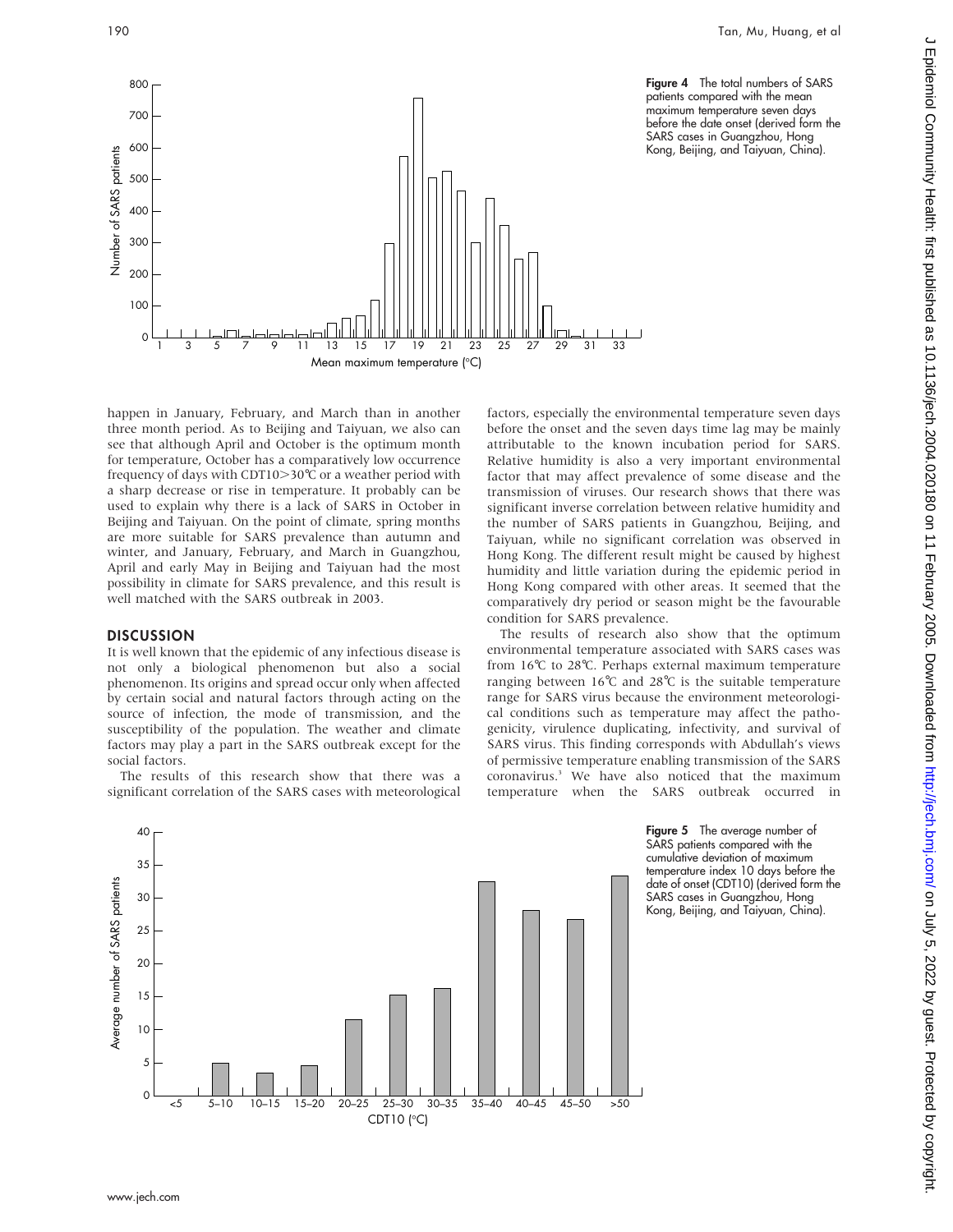

Figure 6 The monthly distribution of occurrence frequency (%) of days with CDT10 above 30°C (histogram) and the mean maximum temperature (line) in Guangzhou (top), Beijing (middle), and Taiyuan (bottom).

Singapore and Toronto was not in this temperature range. The wider use of heating in Toronto and air conditioning in Singapore, usually to keep the room temperature within the 18˚C–22˚C range, might have contributed to the longlasting outbreak in these developed cities.<sup>3</sup>

On the other hand, a distinctive feature of our analysis is its use of a cumulative deviation index of maximum temperature 10 days before the date of SARS onset (CDT10). A high CDT10 points a sharp rate of rise or decrease of the maximum temperature in the past 10 days, which usually relates to the cold air invasion. The temperature has been recognised as a physical agent able to induce health effects<sup>19</sup> and the meteorological condition may have an effect on the susceptibility of the population. Our study confirms that the average number of SARS patients drastically increases along with the increase of CDT10 and the peak of SARS outbreak is consistent with the period of highly accumulated temperature variation (CDT10). The variation of temperature may be associated with the disease resistance of humans. It is well known that a cold environment can cause physiological responses<sup>20</sup> and weaken the human immune function<sup>21</sup> and thereby raise the risk of infectious diseases.<sup>22</sup> <sup>23</sup> Dowell pointed out that outbreaks of respiratory syncytial virus infections were associated with higher

## Policy implications

SARS is a novel disease remaining poorly understood especially in association between the SARS outbreak and the environmental factors. The weather and climate factors may play a part in it. When vulnerable weather or climate is experienced, the government and the appropriate departments at all levels should maintain vigilance and take corresponding countermeasures to pay more attention to the recurrence of SARS. People can also increase their resistance to disease by keeping warm. Update and dissemination of the new research would be useful to policy and the public.

environmental temperature, lower relative humidity, and higher maximum day to day temperature variations.<sup>19</sup> So, paying more attention to the weather transformation, increasing weather acclimation, and improving the immunity of the population will be conducive to taking a stand against SARS virus.

On account of the optimum range of temperature and monthly occurrence frequency of days with CDT10>30°C based on the long term meteorological data, we may conclude with the view of climate that spring is a more suitable season for SARS prevalence than autumn and winter. January, February, and March in Guangzhou, April and early May in Beijing and Taiyuan had the most likely climate for SARS prevalence. This result is well matched with the period of the SARS epidemic in 2003. While with only one year of data and one outbreak it is impossible to establish that SARS is a seasonal disease, our study provided some climatic possibility that SARS might recur. Perhaps, the emergence of the four SARS cases in early January 2004 is a good illustration.

SARS is a poorly understood new infectious disease and there are still considerable gaps in our knowledge of the global epidemiology of SARS. This study was subject to several limitations. Firstly, ecological study designs were adopted in the study, which might be subject to ecological fallacy.<sup>24</sup> Secondly, the effect of weather on SARS is comprehensive. We had no data on the joint distribution between air pollution and potential confounders such as other meteorological factors and socioeconomic status, and countermeasures, etc. Therefore, no confounding effects could be evaluated. Nevertheless, this is the first study showing that temperature and its variation is associated with SARS prevalence and interpretation why SARS outbreaks emerge in different months in different cities. Also, as sources of infection are of the foremost importance, it deserves further investigation and might have an impact on the study of the natural history of SARS.

In conclusion, our study showed a close association between temperature, its variations, and the SARS outbreak in the four cities in China. It seemed that SARS could prove to be a seasonal disease with more possibility in spring than in autumn and winter. Although the interpretation of this association remains uncertain, the possibility of a detrimental effect of other natural and social factors on the outbreak of SARS deserves further investigation.

#### ACKNOWLEDGEMENTS

We thank Dr Bernard C K Choi (Associate Professor, University of Toronto) and the other two reviewers for their excellent comments and instructive suggestions.

#### Authors' affiliations .....................

J Tan, J Huang, J Yin, Shanghai Urban Environmental Meteorological Research Centre, Shanghai, China